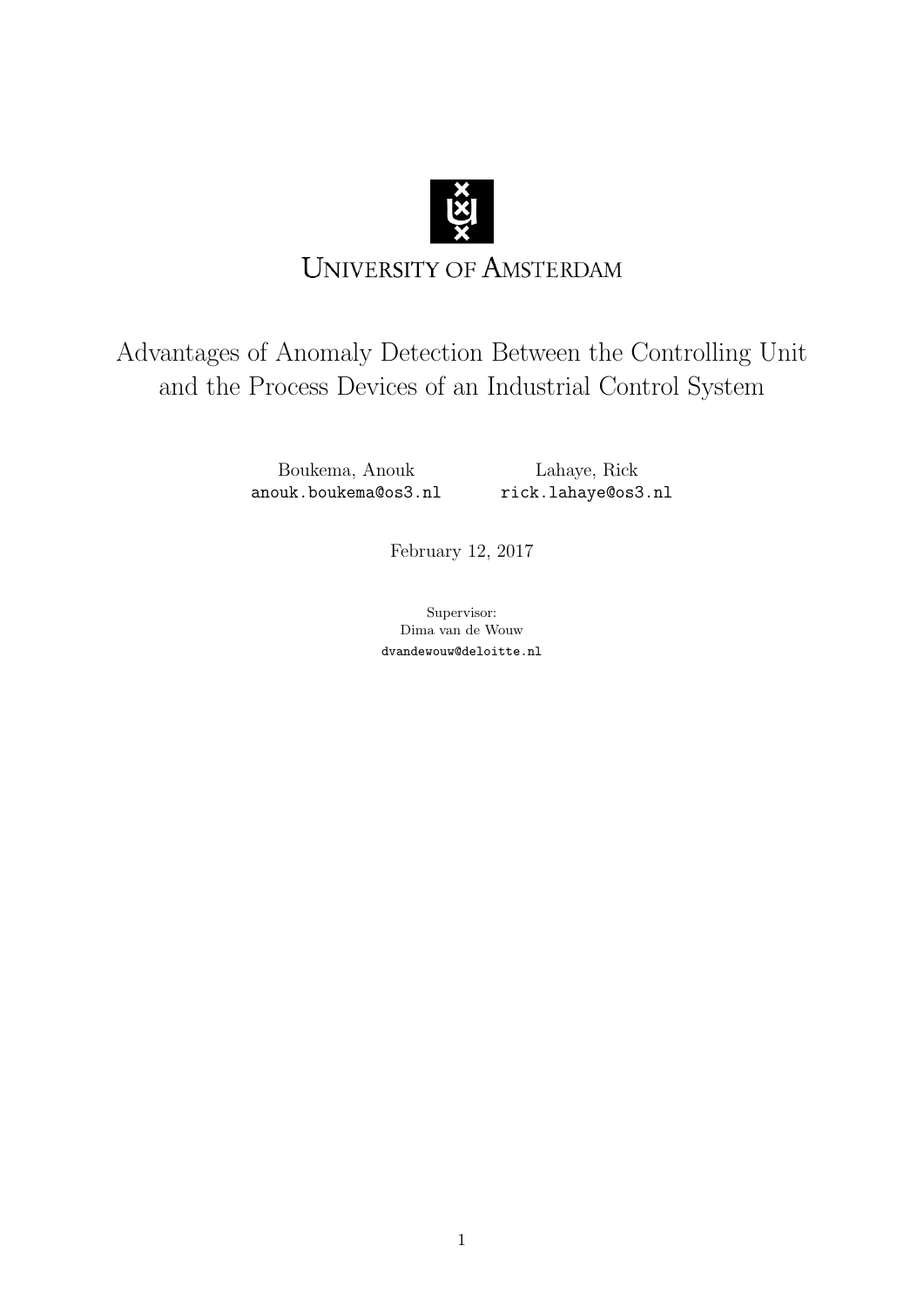# Abstract

Industrial Control Systems (ICSs) have recently been embedding common IT solutions for costperformance reasons. This made them more accessible for the outside world, and more prone to its problems. As malware becomes more advanced and selective[\[4\]](#page-12-0), this research proposes anomaly detection at the direct data going into- and coming from the process devices. This results in an Intrusion Detection System (IDS) which monitors independent, raw and integer data. This IDS contains unsupervised machine learning in order to inspect different types of data and is implemented on a relatively cheap Raspberry Pi 3. Therefore, it creates the possibility to implement this in front of every process device in an ICS and achieving overall anomaly detection. The advantages of this IDS are examined through a literature study and answer the research question: *"What are the advantages of anomaly detection between the controlling unit and its process devices?"*. Thereafter, the feasibility of the IDS is tested in the proof of concept and proven by the results. Further research should be conducted to transform this suggested IDS into a business case. Hence, the IDS can be a positive addition to the currently available security solutions.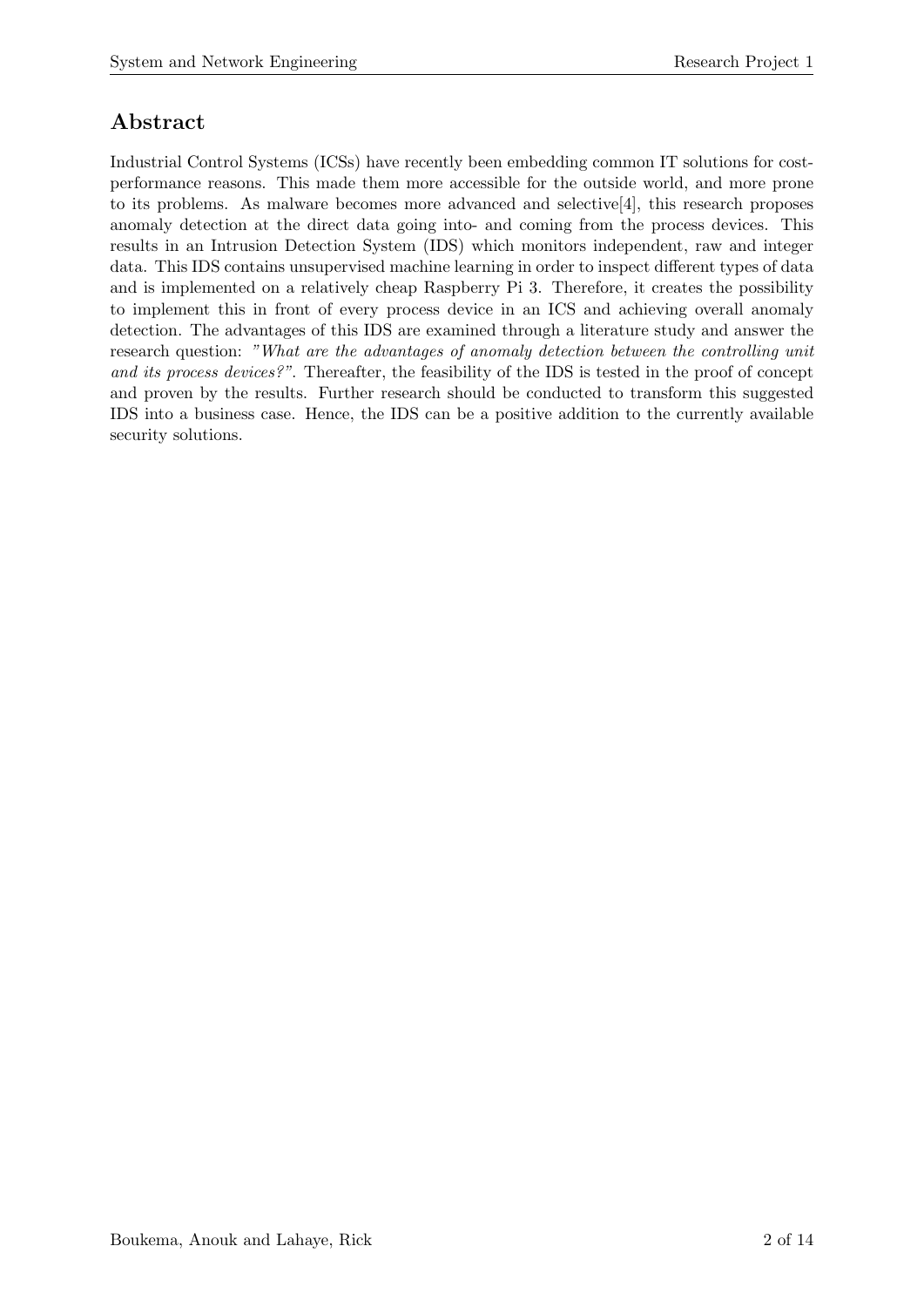# Contents

| 1        |     | Introduction                                 | 4                       |
|----------|-----|----------------------------------------------|-------------------------|
| $\bf{2}$ |     | Literature Study                             | $\overline{\mathbf{4}}$ |
|          | 2.1 |                                              | 5                       |
|          | 2.2 |                                              | 5                       |
|          | 2.3 | Anomaly Detection Techniques on raw ICS data | 6                       |
| 3        |     | <b>Proof of Concept</b>                      |                         |
|          | 3.1 |                                              | 7                       |
|          | 3.2 |                                              | 8                       |
|          | 3.3 |                                              | 9                       |
|          | 3.4 |                                              | 10                      |
| 4        |     | Conclusion                                   | 10                      |
| 5        |     | Discussion and Future Work                   | 11                      |
|          | 5.1 |                                              | 11                      |
|          |     | 5.1.1                                        | 11                      |
|          |     | 5.1.2                                        | 11                      |
|          | 5.2 |                                              | 11                      |
|          |     | 5.2.1                                        | 11                      |
|          |     | 5.2.2                                        | 12                      |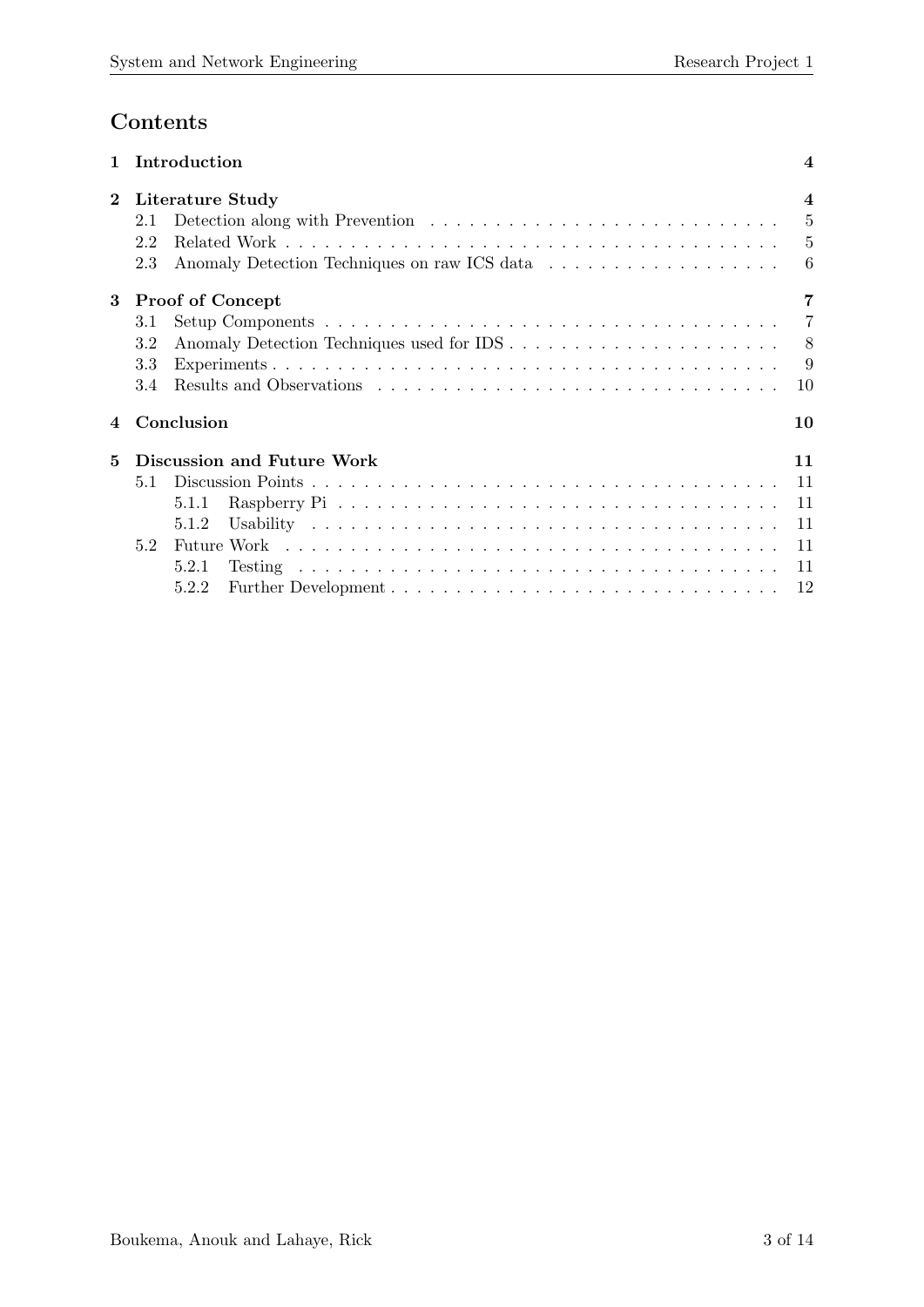# <span id="page-3-0"></span>1 Introduction

Historically Operational Technologies (OT) within a factory were mainly proprietary optimized for the specific production. Because of the constant need to improve on costperformance, this production process started embedding more general IT solutions to achieve broader monitoring, connectivity, and interoperability within the Industrial Control Systems (ICSs). Therefore, less human interaction was needed and the production relied mostly on its control systems, process devices and standardized communication protocols over the network. This however opened these systems to security issues known to the Internet nowadays [\[27\]](#page-13-1).

The main priority of an ICS is the constant availability of the system. If downtime occurs, it could result in financial loss, reputational damage or human injury.

Intrusion in these systems may affect the availability and functioning of an ICS by inserting malware, which could alter the actuators behavior.

These actuators create and provide the final product of an ICS. In the *Purdue Model for Control Hierarchy* they are segmented in the lowest level and called process or level 0 devices. In this paper, we will refer to the levels of the Purdue model in the same way as shown below in figure [1.](#page-3-2)



<span id="page-3-2"></span>Figure 1: Purdue Model for Control Hierarchy

There is a broad variety of security available for ICSs nowadays offered by external security companies. They mainly supply IT security like firewalls and Intrusion Detection Systems, which is usually implemented at level 2 or higher, as this is where the data of the lower devices will congregate.

As malware becomes more advanced and selective[\[4\]](#page-12-0), security also needs to evolve and explore new protection possibilities. This resulted in the research question: *"What are the advantages of anomaly detection between the controlling unit and its process devices?"*. If any advantages are found, an IDS will be proposed and tested in a proof of concept. Since many process devices are present in an Industrial Control System, multiple IDSs need to be present to achieve overall detection. Therefore the goal of the proof of concept is to create a cheap and efficient IDS that is capable of analyzing different types of data. If this is the case, an IDS at this lower level would be a positive addition to the currently available security solutions.

# <span id="page-3-1"></span>2 Literature Study

Attacks on Industrial Control Systems (ICS) are not uncommon and are becoming more feasible to perform nowadays as they are more often connected to the internet and the global IT infrastructure[\[12\]](#page-12-1). Some well-known attacks that were done are Stuxnet, Ukraine Power Grid attack, and PLC-blaster.

Stuxnet is a malicious computer worm that specifically attacks Programmable Logical Controllers. When infected it is able to reprogram the PLC, spread among other Programmable Logic Controllers, and propagates in the network. Initial introduction into a targeted network is done with the use of an infected USB stick. This was also the case with the attack on the Iran's Nuclear program where Stuxnet was used to do damage to the fast-spinning centrifuges to tear themselves apart[\[4\]](#page-12-0).

The Ukraine Power Grid attack was an attack on Ukrainian energy companies that left 230.000 people without power for up to 6 hours. The initial intrusion into the targeted network was done with the use of stolen credentials received by phishing emails. Hackers then took over the SCADA network by accessing the Human Management Interface (HMI) systems remotely which resulted in the shutdown of 230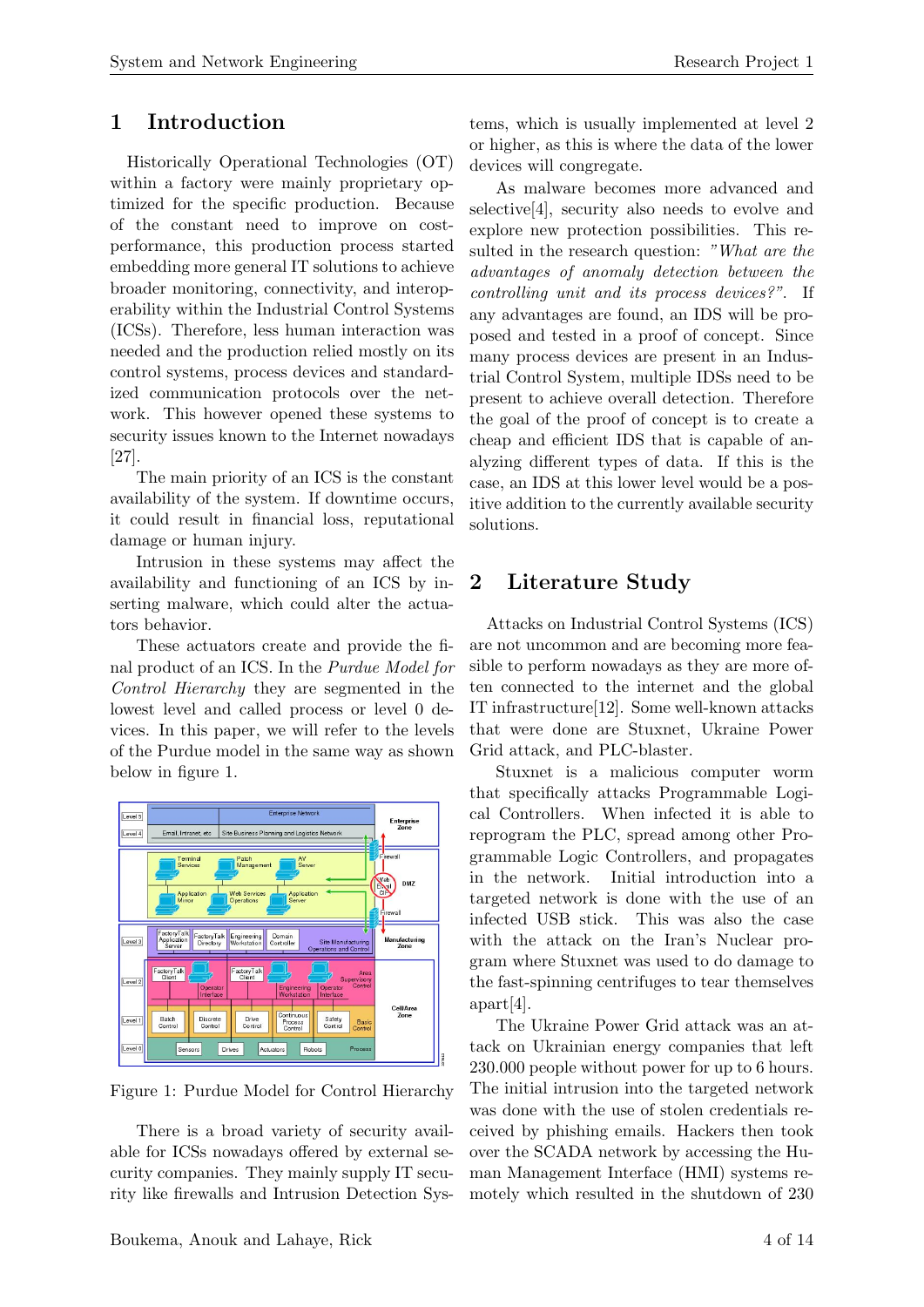power switching stations, damage to critical infrastructure components, and the destruction of logs and files on systems[\[32\]](#page-13-2).

PLC-Blaster is a worm designed to attack Siemens S7 PLCs. This worm attacks PLCs by using the PLC's management console portal. Access could be gained due to the fact that integrity safeguards were missing in the management console software by default, this allowed hackers to read, write, and modify the code. This resulted in hackers rewriting passwords, and being able to modify the program[\[21\]](#page-12-2).

# <span id="page-4-0"></span>2.1 Detection along with Prevention

These three examples all target the controlling devices of an Industrial Control System. Relating this to the Purdue Model in figure [1,](#page-3-2) the control devices at level 1 and higher are tampered with and are sending out falsified data to the supervisory systems. Therefore these higher systems will not notice the changes made to the controller by an intrusion. The changes done to the controlling devices will only be noticed once the final product contains malfunctions. Examples of malfunctions are a broken centrifuge, power outage, or a more general example is a production batch that needs to be revoked after distribution.

An example of a malfunction that resulted in an altered final product was the callback of Chocolate bars by Mars[\[16\]](#page-12-3). This callback was initiated after a customer found plastic in a Mars Chocolate bar. As the company could not be certain that there was no plastic in any other bars from this product line, a callback was initiated in 55 countries which resulted in an estimated loss of tens of millions of dollars.

To prevent malfunctions, and the hacks explained previously, security is needed within Industrial Control Systems. If security is in place, this is often placed at central points where traffic flows by[\[18\]](#page-12-4). The advantage of this placement is that a security device like an Intrusion Detection System (IDS) is capable of inspecting traffic of multiple devices. The disadvantage of this placement is that the validity of this traffic is dependent on the lower level devices that forward this traffic upwards, and the data it monitors is an abstraction of the real data used to create the final product. The result of this disadvantage is that it might not be noticed when level 1 devices sent out falsified data.

When detection is placed before level 1, and therefore not dependent on any other levels, it can capture the raw data instead of the summarized data that is sent upwards by level 1 devices. This data is integer as it contains the direct input to the process devices like actuators and sensors, and therefore the direct cause of the quality of the final product.

To answer the research question *"What are the advantages of anomaly detection between the controlling unit and its process devices?"*. The data flowing between these two levels is raw and integer data. Meaning that this is the only level where data cannot be falsified, and if anomaly detection is implemented well, it is possible to detect malfunctions at an early stage.

# <span id="page-4-1"></span>2.2 Related Work

Summarizing, the succeeded hacks described previously, suggest that many Industrial Control Systems do not have an IDS monitoring the data below the control devices like the PLC. Whether this IDS might already be implemented by modern security supplies or not is further investigated. The assumption is made that the most know modern security suppliers are supporting the "2016 Industrial Control Systems (ICS) Cyber Security Conference"[\[17\]](#page-12-5). For each company supporting this conference, its closest security and detection solution to level 0 is investigated by looking at their portfolio. Many of these companies do not supply any detailed information on how they approach security between layer 1 and 0. Therefore, only the companies which do indicate their methods are summarized below<sup>[1](#page-4-2)</sup>.

Claroty According to their whitepaper[\[5\]](#page-12-6) they provide monitoring over level 1 to level 4. The closest monitoring towards level 0 they provide is between level 1 and 2 where they monitor authentication with the PLC and its actions with use of the Modbus protocol.

<span id="page-4-2"></span><sup>1</sup> investigated as well: Ultra Electronics 3eTI, Honeywell, Nexdefence and NEXTNINE Connected ICS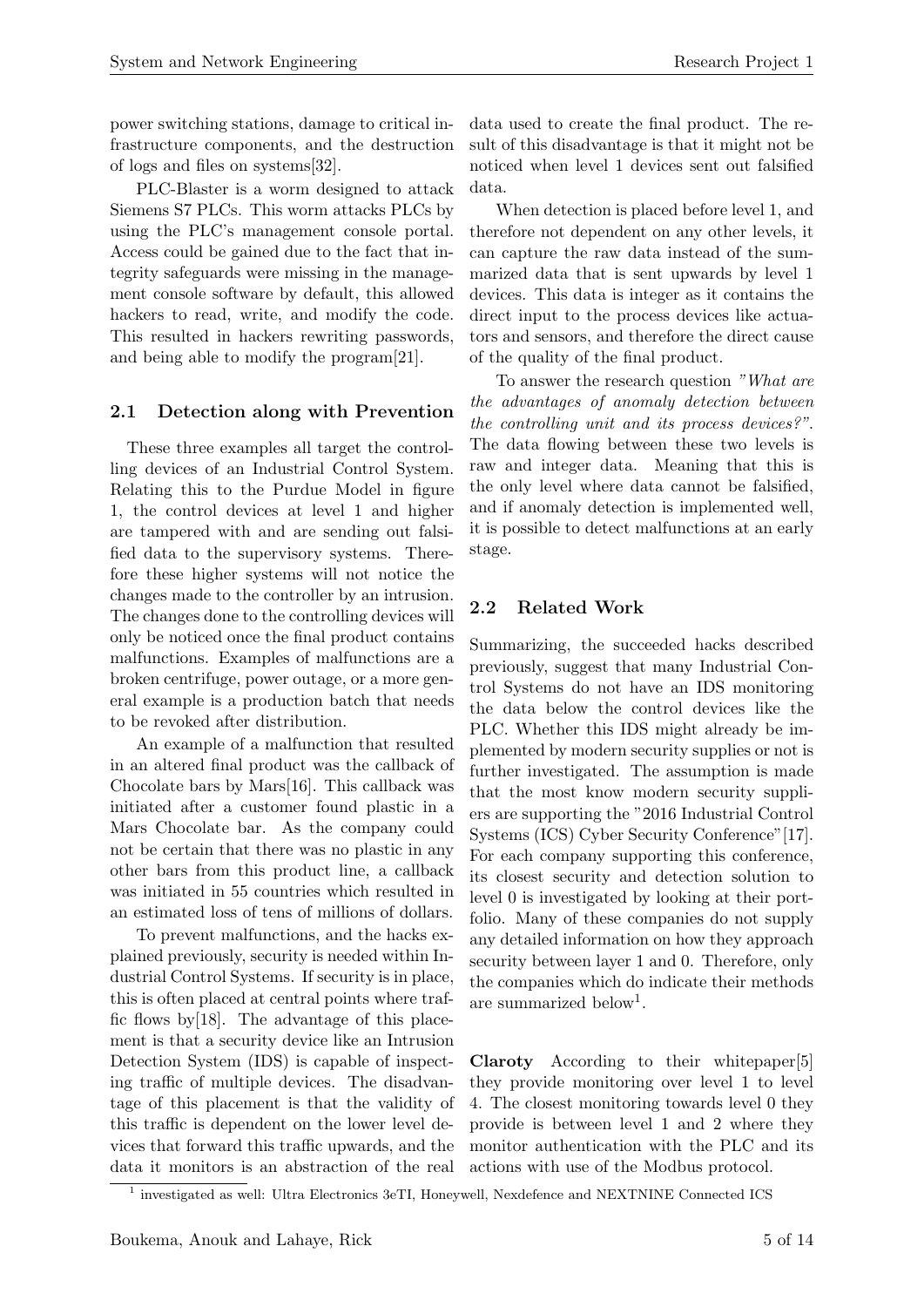Waterfall Waterfall provides security for ICS environments. They use Unidirectional Gateways as they are more secure then Firewalls due to the widespread deployment of it[\[30\]](#page-13-3). This gateway operates between level 3 and 4. Also, Waterfall is able to inspect Modbus traffic from PLCs at level 1 to higher devices[\[31\]](#page-13-4).

BEDROCK open secure automation BEDROCK shows in its whitepaper that it provides security by refurbishing the whole ICS. They start from the bottom by first replacing all plastic module housing by metal and then sealing the metal constructs, like PLC's. Then provide secure communication, secured firmware, insert an anti-tamper component and secure everything with proven secure encryption and hashing algorithms[\[25\]](#page-13-5).

Check Point Checkpoint provides an Intrusion Prevention System with a built-in VPN solution that is used to secure traffic from the plant to the enterprise. They have support for most of the industrial traffic protocols including Modbus, therefore is able to inspect traffic coming from the PLC[\[22\]](#page-13-6).

Indegy Indegy also provides a solution that supports monitoring communication protocols like Modbus. This gives the possibility to monitor the traffic between level 1 and  $2[13]$  $2[13]$ .

DarkTrace DarkTrace uses a machine learning algorithm to detect emerging cyber-threats, from within the network. According to Dark-Trace this appliance is placed between level 3 and 4[\[6\]](#page-12-8).

Of the above listed companies, none of them provide any details if they provide security[2](#page-5-1) between level 0 and 1 or not. Most of them provide some sort of security like an Intrusion Detection System or Firewall that is able to inspect common protocols coming from the levels below[\[10\]](#page-12-9)[\[17\]](#page-12-5). Though no specific details could be found at which level this security is placed.

Reasons for the limited details regarding their security solutions could be a competitive

advantage over other companies, thus releasing details could impact this advantage. Also, these security companies are often hired by organizations and governments, and releasing these details could result in a potential risk to their production or critical infrastructures.

## <span id="page-5-0"></span>2.3 Anomaly Detection Techniques on raw ICS data

As no clear indication could be found of an Intrusion Detection System between level 1 and 0, its possibility will be further researched in this paper. First of all, it is important to understand what kind of data an IDS between level 1 and 0 might have to deal with. The inand output of a PLC and its process devices can either be analog, digital discrete or digital logic signals and are usually a combination of the last two[\[1\]](#page-12-10).

When assumed that a regular PLC in an Industrial Control System has to deal with both discrete and logic signalling, a proposed IDS would require the ability to inspect and understand these signals. The purpose of inspecting these signals is to find anomalies in the Industrial Control System. In order to find anomalies, the IDS has to be able to compare the input with knowledge on what the data should look like when no anomalies would occur. Therefore, it needs to have an idea of the normal behavior of the in- and output data. Assuming that an ICS produces a specific product over and over again, the conclusion is drawn that the in- and output signals will conform to some iterative pattern. When the IDS would learn the patterns under which these signals conform, it can compare new data with this learned pattern and conclude whether this new data conforms to it or not. If it does not conform, it should be classified as an anomaly.

Within the field of anomaly detection there exist two types of anomalies: point anomaly and contextual anomaly[\[3\]](#page-12-11). Point anomaly is the simplest type of anomaly to detect as it counts for only one data point that needs to be compared with the rest of the data. For example, the maximum average temperature in the Netherlands in Juli is 22 degrees, if one day the maximum is 35 degrees this can be seen as an

<span id="page-5-1"></span><sup>2</sup> apart from physical security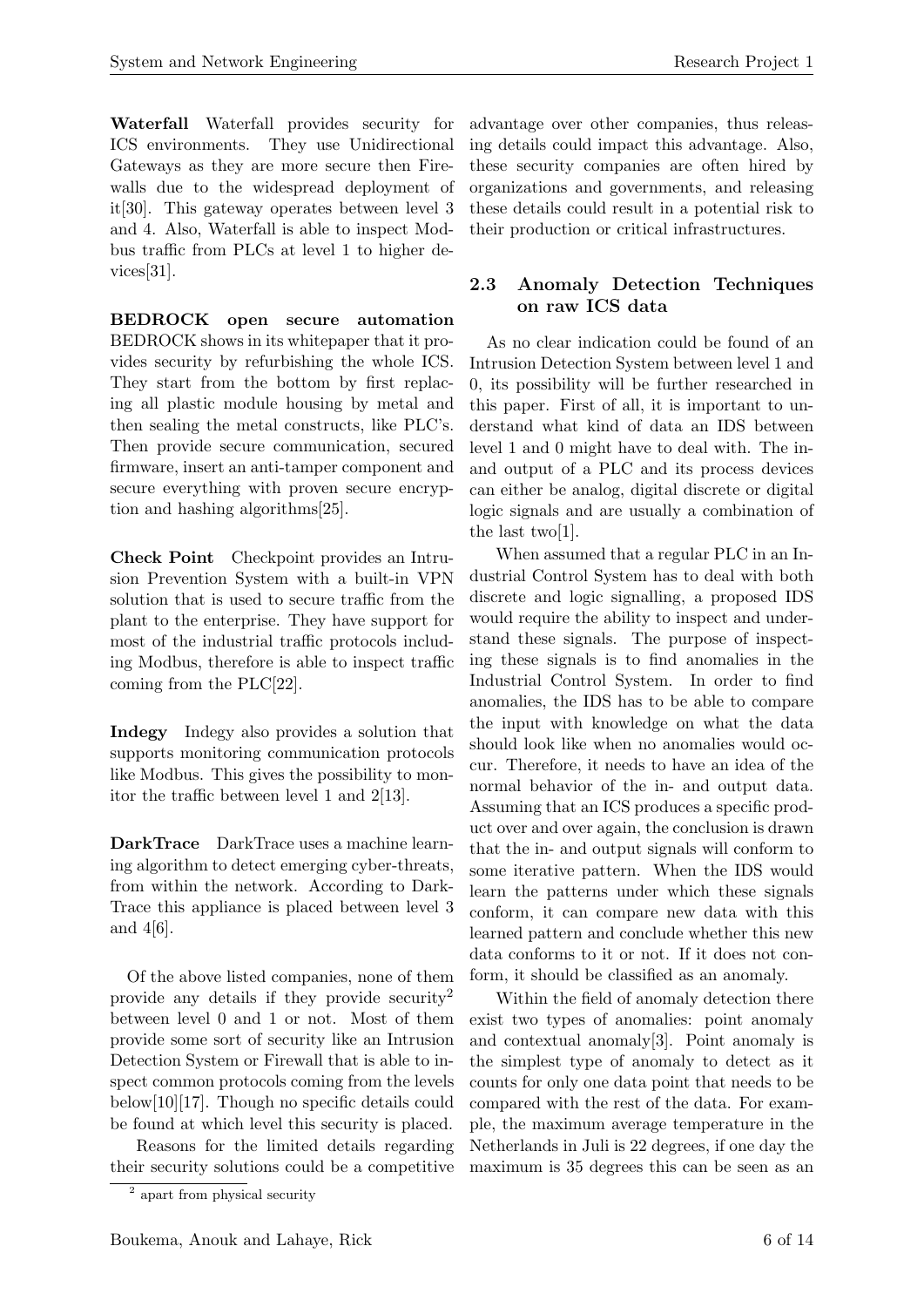anomaly. Point anomalies can be found with the use of classifications and boundary setting.

Finding contextual anomalies is a more difficult task. Since detection can only be done when the new data point does not seem to relate to the rest of the data, also known as the context. Usually, contextual anomalies can be found within time series or spatial data. An example of this can be seen in figure [2](#page-7-1) where the temperature at  $t_2$  does not exceed the maximum or minimum over the year but is not conform to the context of the rest of the data. Therefore  $t_2$  can only be detected as a contextual anomaly and not as a point anomaly.

In order for an IDS to find the point and contextual anomalies at the repeating of an ICS its process device data, there are a few techniques possible[\[8\]](#page-12-12). When the specific pattern is known to the user, knowledge-based techniques can be used where the boundaries are set manually. This technique is data specific and might therefore not be the best solution when proposing an IDS for Industrial Control Systems in general.

More generic techniques need to build up knowledge so they can be applicable for many kinds of data input. For building up this knowledge they need to train on training data. Collecting training data in an ICS can be done by storing the data flowing through the IDS for several minutes, hours, or days dependent on how often the production process iterates in time. With this training data, and the fact that the data is autocorrelated (conform to a pattern), the best techniques are time series classification and recurrent neural networks[\[20\]](#page-12-13). The gathered training data might not always contain autocorrelated data. If so, then simple and less computational heavy classifiers can be used[\[20\]](#page-12-13).

# <span id="page-6-0"></span>3 Proof of Concept

To proof, the feasibility of an Intrusion Detection System between level 1 and 0, a proof of concept is created. This proof of concept has to meet the following requirements in order to be a realistic example for an implementation within an ICS:

1. Operates real-time in order to detect

2. Detects point and contextual anomalies as explained in Chapter 2.3;

**3. Affordable** in comparison to general security suppliers and the possible prevented damage costs;

4. Generic so it will be able to monitor data signals from several types of process devices.

For this proof of concept a water thermostatic continuous closed loop environment is chosen[\[29\]](#page-13-7) that can be seen in figure [3.](#page-6-2) The reason for choosing this environment is that it represents a generic closed circuit process control setup. Therefore a realistic simplification of the lower level devices in an Industrial Control System.



<span id="page-6-2"></span>Figure 3: closed loop

### <span id="page-6-1"></span>3.1 Setup Components

The components used in this Proof of Concept are a digital temperature sensor[\[7\]](#page-12-14) and 12 Volt heatercartridge[\[11\]](#page-12-15) as a sensor and actuator. The sensors output is a discrete digital signal, and the heater input a logic digital signal. The combination of these two signals, as mentioned in Chapter 2.2, is a realistic comparison of the regular in- and output of a PLC. The controlling unit used is a Raspberry Pi which regulates the temperature by running a script. This script is based on the same kind of syntax as ladder logic for a PLC, meaning it only uses boolean logic [\[14\]](#page-12-16). For the IDS a Raspberry Pi 2 model B was used. It has a 900MHz quad-core ARM Cortex-A7 CPU and 1GB of RAM[\[23\]](#page-13-8).

This Raspberry Pi was chosen because of its performance its relatively cheap price (req. 3) and the good support and available drivers (req. 4). It is running Raspbian GNU/Linux 8  $(Jessie)$  as the operating system, which is officially supported by the Raspberry Pi foundation[\[24\]](#page-13-9), and Python 2.7.9. This Raspberry Pi has 40 General Purpose Input Output (GPIO) pins, of which 26 can be used to control or read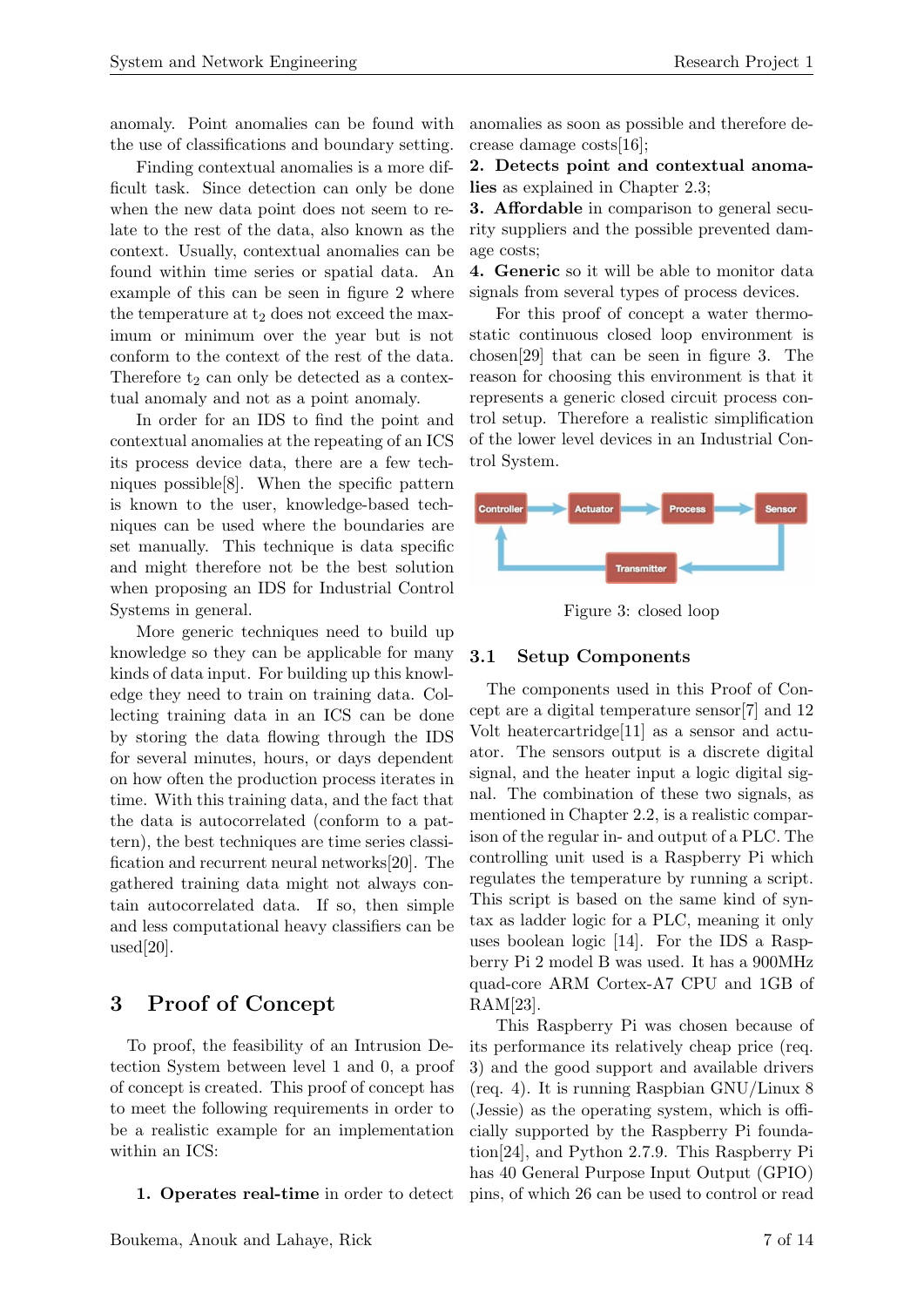<span id="page-7-1"></span>

Figure 2: Contextual anomaly  $t_2$  in a temperature time series

external devices e.g. sensors or actuators[\[9\]](#page-12-17) (req. 4). 1 GPIO pin will be used to read the sensor, another to read the heating element.

### <span id="page-7-0"></span>3.2 Anomaly Detection Techniques used for IDS

As researched in section 2.3 finding anomalies in data coming from process devices within an ICS can best be done with time series classification or recurrent neural networks regarding the generic requirement. For this poc the decision was made to combine two open source machine learning (req. 3&4) algorithms, in order to achieve also the other three requirements.

For the logic digital signal flowing to the heater point anomalies do not exist since the value is either True or False. By prepossessing the data and calculating how long the heating element has received a True value or False value point anomaly detection becomes feasible. To find these anomalies a Support Vector Machine (SVM) algorithm is used, which finds real-time point anomalies without much computational effort (req. 1).

To find contextual and point anomalies within the discrete digital signal coming from the sensor a Long Short Term Machine Learning (LSTM) algorithm is used. This is computational heavy algorithm because it needs to calculate for every data point whether it fits the context of the rest of the data, but is

considered particularly useful for learning sequences containing longer term patterns of unknown length[\[15\]](#page-12-18) which is the more generic approach but also heavier on computation time and therefore possible slower than the SVM.

Both of the machine learning algorithms will perform novelty detection because it trains their network on a flat file containing nonanomalous data[\[19\]](#page-12-19). This file is created by the main script IDS.py. This script requires two arguments. Both specifying for how many minutes the train and test datasets needs to written to file respectively. Once the training data is written, both machine learning algorithms will be started on training their network. Then the test data will be collected which is needed for the LSTM, and concurrently the SVM will start checking each new data value if it is anomalous or not. By using multithreading both of the algorithms can run concurrently.

Support Vector Machine (SVM) The One-Class Support Vector Machine is a module in the open source Scki-kit framework for machine learning[\[26\]](#page-13-10). This method is an unsupervised machine learning algorithm and therefore trains on unlabeled data. In the case of the proof of concept, it learns on one class which is the amount of time that the heater is enabled. It then compares the observations (test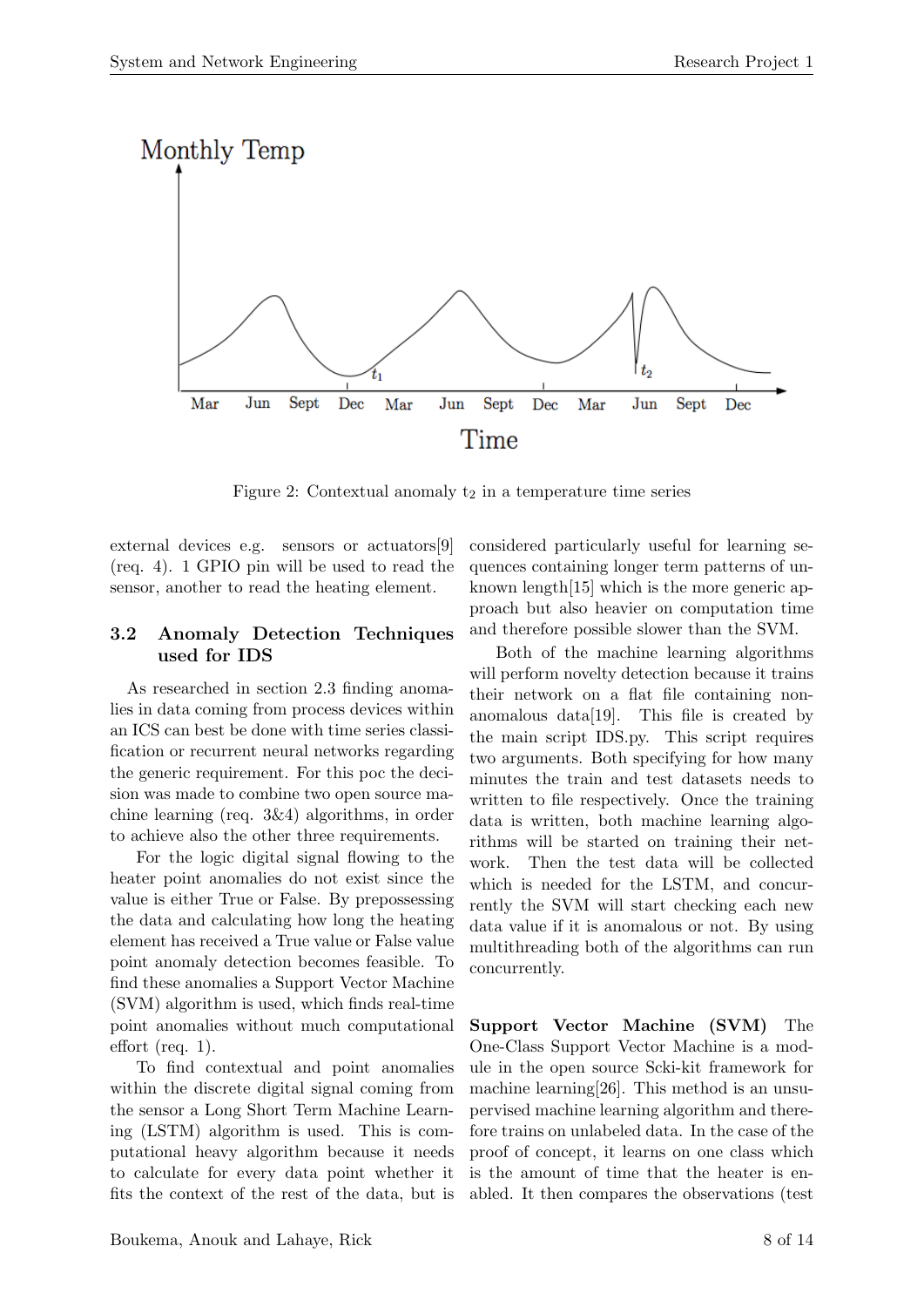data) with the trained data set, and checks if the observation is regular (alike) or not. If not regular, it will be classified as anomaly[\[19\]](#page-12-19). One-Class SVM was chosen as it is the lightest method for detecting anomalies in just the test  $data[19]$  $data[19]$ .

Long Short Term Memory Neural Network (LSTM) The LSTM is run on the Raspberrry Pi using the open source Keras libraries with TensorFlow as backend. The LSTM network is trained on the training data containing no anomalies. After training, it can predict a value for every data point based on the previous data points. When the same training model is used but anomalous data is inserted it will predict worse than at data without anomalies. Creating the model and making the predictions is based on the code of Jason Brownlee[\[2\]](#page-12-20). Such a wrong prediction is shown in figure [4,](#page-8-1) where the red line is the prediction on the test data containing an anomaly.



<span id="page-8-1"></span>Figure 4: plot of training and test data and their predictions

The *error vector* EV for each predicted *data point* **dp** can then be calculated by taking the absolute difference between the real value and the predicted value of that data point. The data point with the highest error vector on the training set will be set as a *threshold* for anomalous data. For each data point in the test set it's error vector will be calculated and compared with this threshold. When bigger, it will be classified as anomaly.

#### *EV* = *|Realvalue P redictedvalue|*

$$
Threshold = Max(EV_{Train})
$$
  
 
$$
Amount = {dp|EV_{Test}(dp) > Threshold}
$$

To illustrate how the EV of every datapoint in the test data relate to the calculated threshold can be seen in figure [5](#page-8-2) where the anomaly seen in [4](#page-8-1) will also be detected by the LSTM framework.



<span id="page-8-2"></span>Figure 5: plot of EV on training data with threshold

### <span id="page-8-0"></span>3.3 Experiments

The two machine learning algorithms on the IDS are put through several tests to detect anomalies. The machine learning algorithms were trained on a training data set which was the collection of all sensor and actuator's data of 50 minutes. After those 50 minutes, they were conducted on 5 different tests, all with a  $\frac{1}{1200}$  length of 10 minutes.

Test 1 - Baseline To be sure the machine learning algorithms are not overfitted during the training phase.

Test 2 - Faulty Software Here the program of the PLC script was slightly altered in comparison to the PLC script which was running during the collection of the training data. Therefore a possible hack or fault in the software was simulated. This was done by every time the PLC activated the heater, to leave it on 5 seconds longer than usual.

Test 3 - Malfunction In this test a possible small malfunction is simulated in the process devices. First after two minutes, the sensor will be kept out of the water for 10 seconds.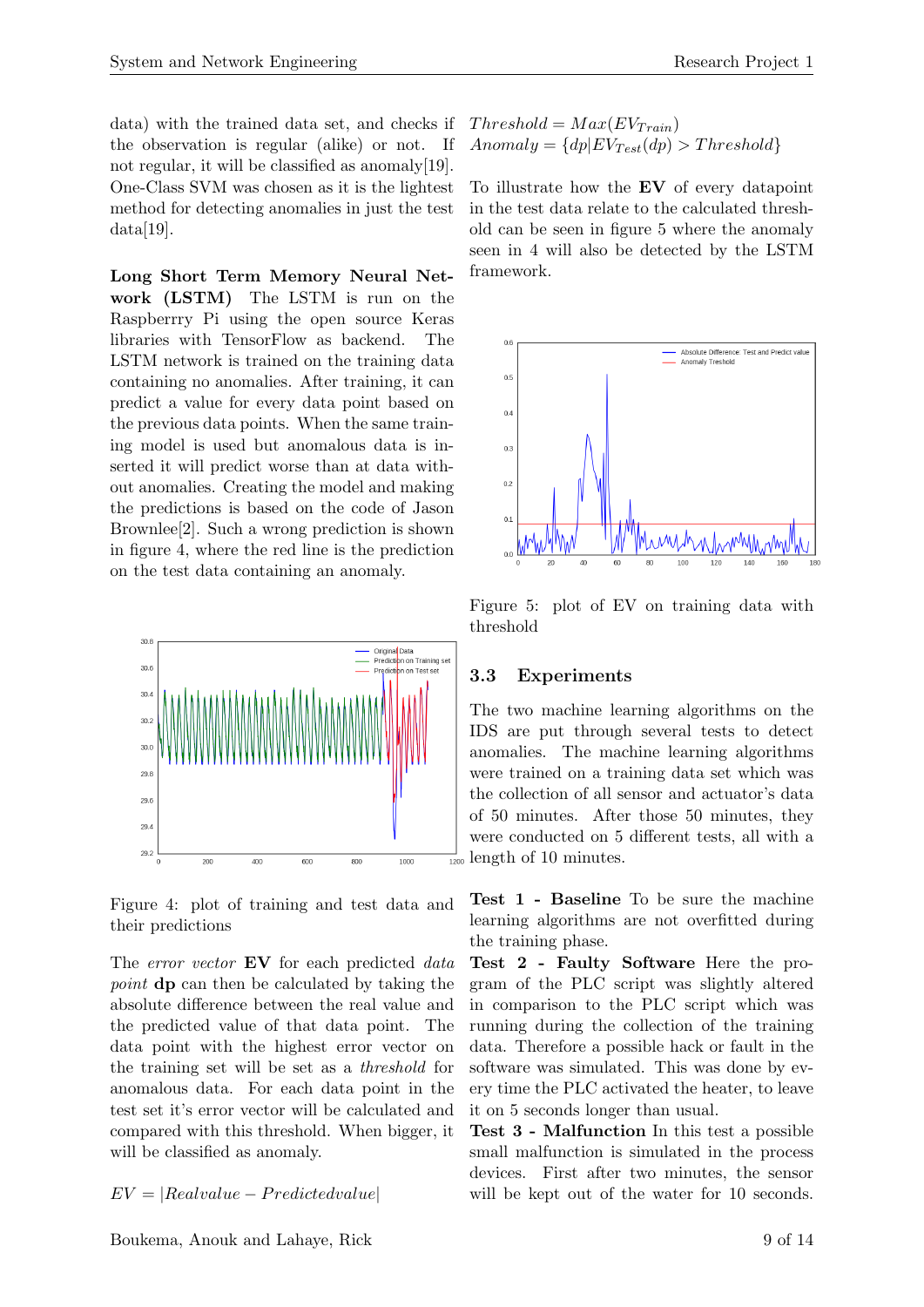Secondly, the heater will be kept out of the water for 10 seconds during minute 6 when it is activating.

Test 4 - Human Error or vandalism is simulated by adding an ice cube to the water at minute 2.

Test 5 - Damage Since the components of an ICS usually have to last for 20 to 30 years, they might wear. Such a wear might be a leakage, this is simulated by slowly removing 10 % of the water starting from minute 2.

Each of these tests is done 5 times. The results are displayed in table [1.](#page-9-2)

### <span id="page-9-0"></span>3.4 Results and Observations

| Experiment               | <b>SVM</b> | <b>LSTM</b> |
|--------------------------|------------|-------------|
| Test 1 - Baseline        | 5/5        | 5/5         |
| Test 2 - Malfunction     | 5/5        | 5/5         |
| Test 3 - Faulty Software | 3/5        | 5/5         |
| Test 4 - Human Error     | 5/5        | 5/5         |
| Test 5 - Damage          | 5/5        | 5/5         |

The experiments gave the following results:

### <span id="page-9-2"></span>Table 1: Experiment Results

A test is seen as passed when it alerted within this 10 min as an anomaly (except for test 1).

Test 1 shows that 5 out of the 5 tests were successful. Meaning that the Proof of Concept did not show any anomalies when nothing is altered. Therefore it can be concluded that the Machine Learning frameworks are not overfitted and too sensitive.

Test 2 shows that 3 out of the 5 tests were successfully for the Support Vector Machine method and 5 out of 5 by the Long Short Term Memory method to detect potential faulty software. A possible reason for this difference is the different input and mechanisms both Machine Learning algorithms base their classification on. SVM classifies based on activation time of the heating element whereas the LSTM bases its classification of history and patterns of the temperature data. During training, the heater was enabled for different time lengths but always resulted in the same pattern. If then the water needed to be warmed for a shorter period but because of the faulty PLC script would be heated 5 sec longer than needed, this might still be in shorter then of another heating period within the training data. Therefore the

SVM might not always notice the difference. The LSTM however, would always notice the difference because the result of the heater being enabled to long will result in the temperature raising to high in comparison to the training data.

Test 3 shows that 5 out of the 5 tests were successful. This means that potential malfunctioning heater or sensor can be detected as an anomaly by the Machine Learning frameworks. When the sensor is taken out and later placed back it brings sudden drops to the temperature which will be noticed by LSTM as a contextual anomaly since it differs from the regular pattern from the training data. When the heater is taken out and later placed back during its activation this will be noticed by SVM because it will always be enabled for a longer time because feedback loop to disable the heater was extended with 10 seconds.

Test 4 was successful with 5 out of 5 to detect potential human errors. The water temperature went down when the ice cube was added, this change was detected by the Machine Learning frameworks since the heater needs to be enabled longer than usual (SVM) and the temperature does not conform to its usual pattern anymore (LSTM).

Test 5 was successful with 5 out of 5. This shows that damage to components like a water leak is detected by the Machine Learning frameworks. Removing water is shown as an anomaly as it results in the heater being enabled less long to heat the smaller volume of water to the same temperature (SVM) therefore also resulting in a faster iteration of the patterns compared to the training data (LSTM).

# <span id="page-9-1"></span>4 Conclusion

During this project, the following research question was answered: *"What are the advantages of anomaly detection between the controlling unit and its process devices?"*.

With use of the literature study it can be concluded that the advantage is that an Intrusion Detection System can inspect the data directly, this in contrary with anomaly detection at a higher level.

Anomaly detection at a higher level would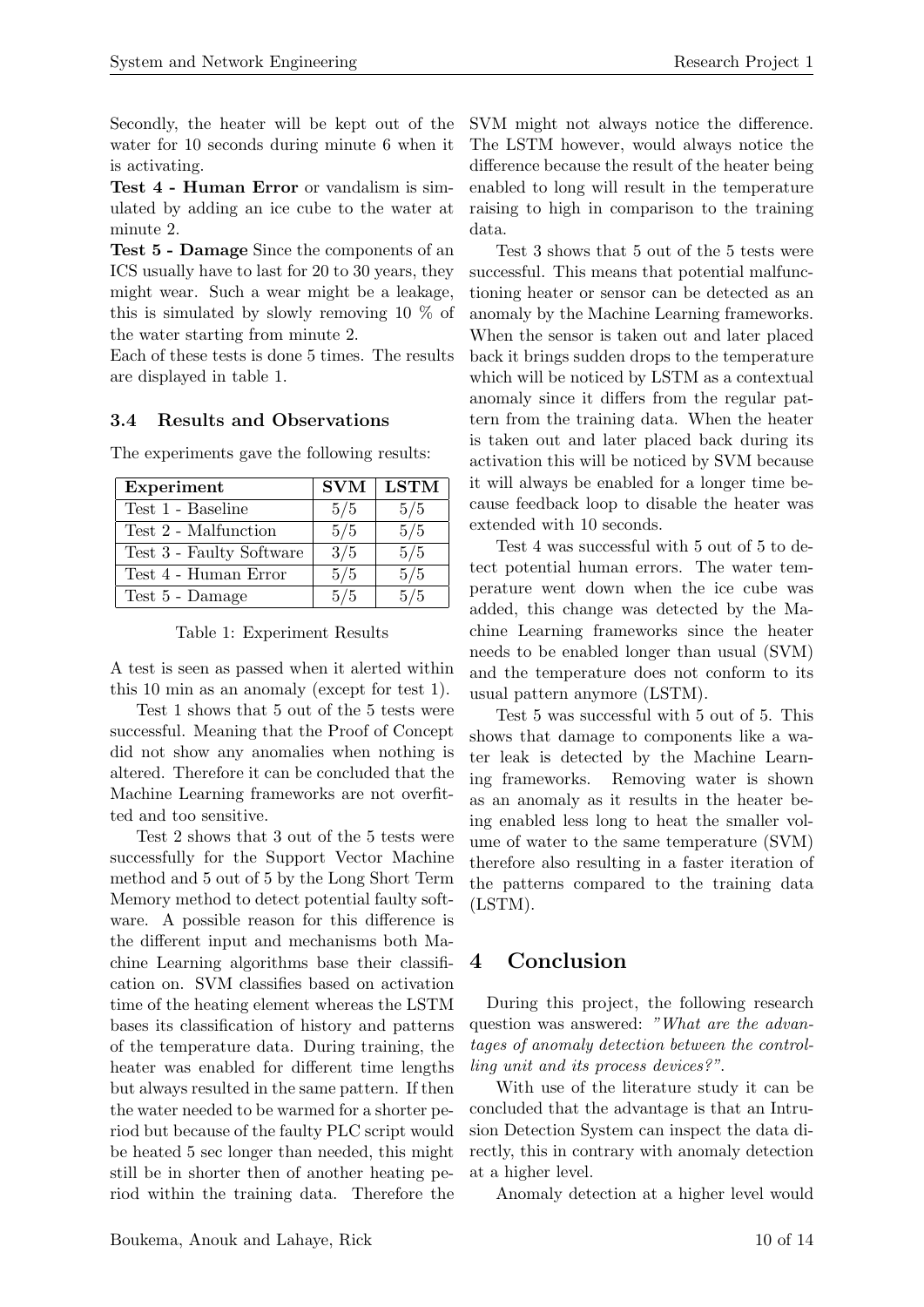have the disadvantage that it inspects summarized and abstracted data that is being forwarded from the lower levels, and therefore being dependent on these levels. If the lower levels are intruded or infected, the rightness of the forwarded data can be questioned as it can be altered. This could result in false classification.

With the use of the proof of concept, it can be concluded that Machine Learning can be used to detect anomalies in the data coming from and going to the process devices on a Raspberry Pi. One way to use Machine Learning for this detection is by combining the Support Vector Machine method with the Long Short Term Memory method. The anomalies that were tested and found are malfunctions, vandalism, and intrusions.

The costs of a single IDS made of a Raspberry Pi equipped with open source and free adequate machine learning algorithms would be around hundred 100 dollars. However, ICS owners still need to make the trade-off between the proposed IDS versus the possible prevented costs that could occur when damage is detected at a later stage. When comparing this to the callback Mars had to make of tens of millions of dollars, implementing an IDS made of a Raspberry Pi equipped with adequate machine learning algorithms would not be on the same scale and could pose a valuable addition.

It can also be concluded that further development and research is needed before this solution can be included in a realistic business case. More information regarding shortcomings and discussion points can be found in section [5.](#page-10-0)

# <span id="page-10-0"></span>5 Discussion and Future Work

Because of the limited time available for this project, there are some discussion points and shortcomings. These shortcomings are recommended for future work.

#### <span id="page-10-1"></span>5.1 Discussion Points

This project has the following discussion points: Raspberry Pi instead of PLC and the usability.

#### <span id="page-10-2"></span>5.1.1 Raspberry Pi

The PLC was simulated by a Raspberry Pi that is running python code to control the sensor and the actuator. One could debate if this comes close to a realistic scenario, however, due to the limited amount of time and the focus of the project, which is anomaly detection and not PLC's, there was chosen for the fastest and easiest solution. Our simulated PLC setup has the following similarities with an actual PLC: ladder logic with use of Python if, elif, else statements and digital signalling to control sensor and actuator.

The main difference between a Raspberry Pi and a PLC is that PLC is designed for special and uncommon environments and therefore have a longer life expectations and more reliability, where a Raspberry PI is not. However, they both control the sensor and actuator with Boolean logic.

#### <span id="page-10-3"></span>5.1.2 Usability

One could debate if the written software could be used in another environment. In general, it would be relatively easy to use other devices than the ones used in the Proof of Concept. The only requirements are that the actuator is controlled by enabling (True signal) or disabling (False signal), and that the sensor is supported by the W1 subsystem and has discrete data. The W1 subsystem is a framework to read generic digital temperature sensors[\[28\]](#page-13-11).

#### <span id="page-10-4"></span>5.2 Future Work

This project has the following recommendations for future work: testing and further development.

#### <span id="page-10-5"></span>5.2.1 Testing

Testing was only limited to the test environment with one heater as actuator and one temperature sensor. To implement this Intrusion Detection System in a real life production environment it would be recommended to further test the implementation and do fine tuning towards the production environment.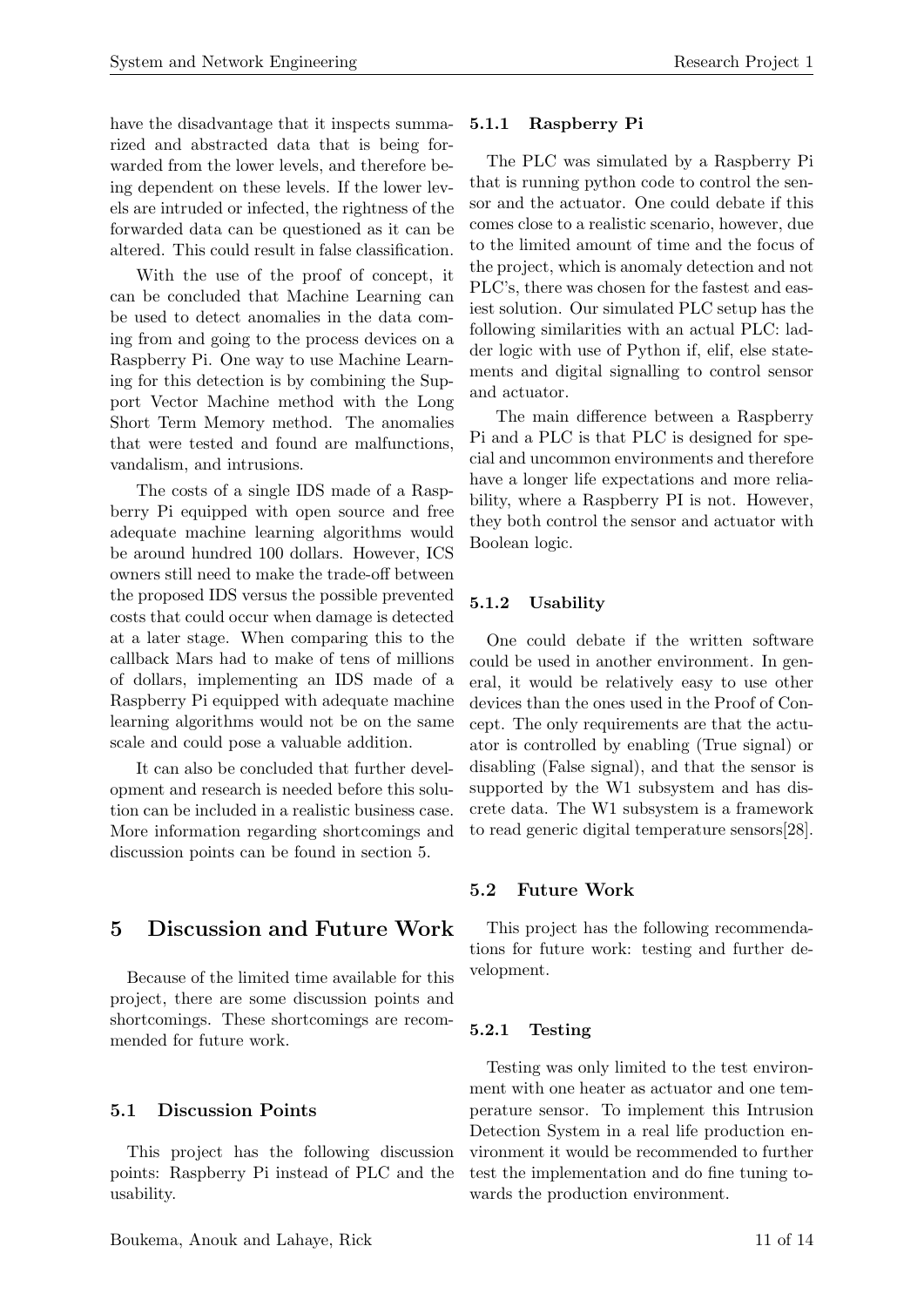### <span id="page-11-0"></span>5.2.2 Further Development

It is recommended to further develop the software by making the Machine Learning methods learn on both the temperature and heater data instead of only 1 of them. Right now the Support Vector Machine method learns only on temperature data, and Long Short Term Memory on the heater data. By learned on both data, deeper patterns could be recognized which could result in better detec-

tion.

Another point for further development is making a central management console that can keep track of multiple Intrusion Detection Systems. Right now anomalies are only printed in the terminal locally on the IDS itself. It is recommended to connect the Raspberry Pi and the management on a separate independent network to prevent intrusions if the Industrial Control System environment gets compromised.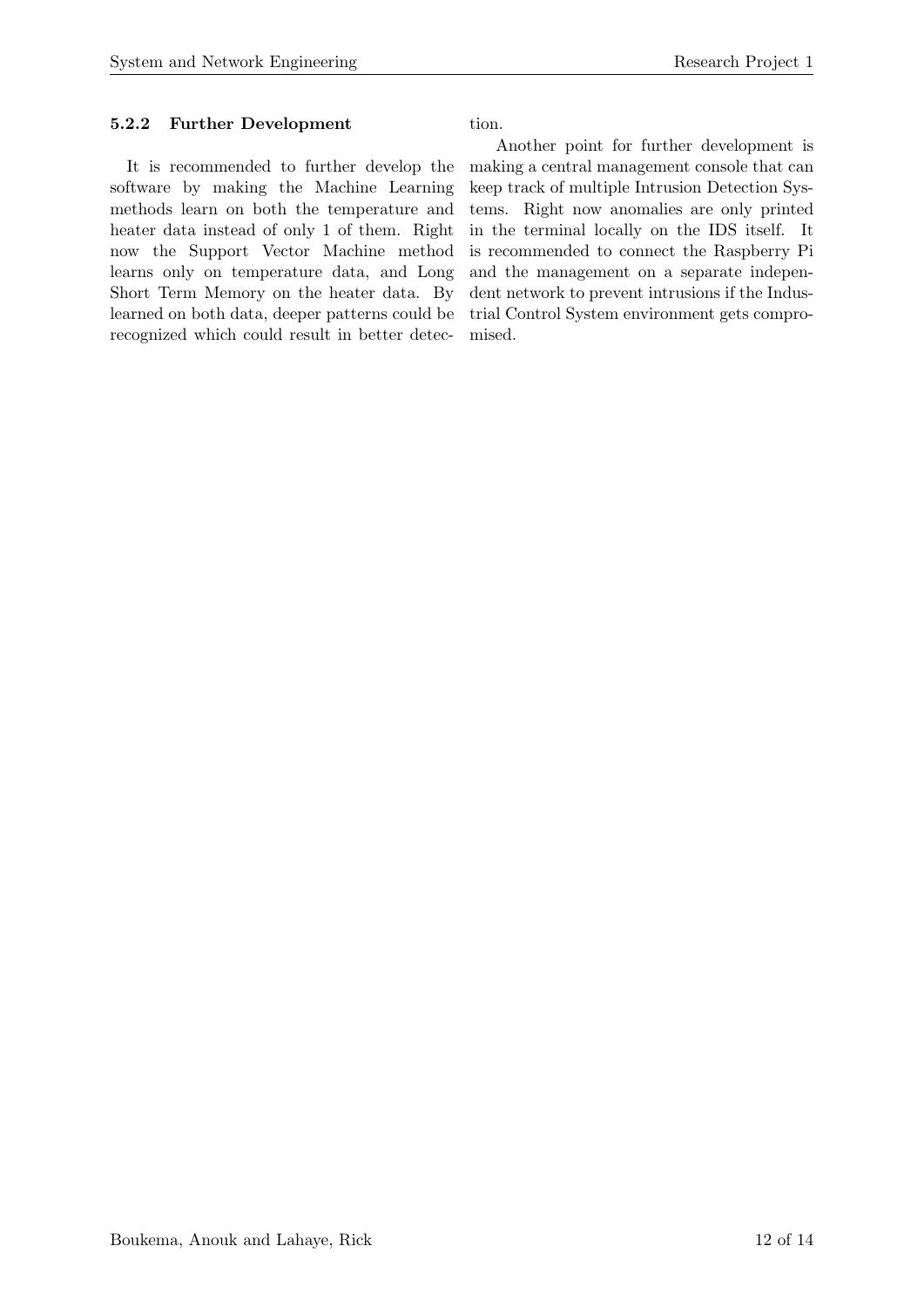# References

- <span id="page-12-10"></span>[1] William Bolton. *Programmable logic controllers*. Newnes, 2015.
- <span id="page-12-20"></span>[2] Jason Brownlee. *Time Series Prediction with LSTM Recurrent Neural Networks in Python with Keras*. 2016. url: [http://machinelearningmastery.com/time-series-prediction](http://machinelearningmastery.com/time-series-prediction-lstm-recurrent-neural-networks-python-keras/)[lstm-recurrent-neural-networks-python-keras/](http://machinelearningmastery.com/time-series-prediction-lstm-recurrent-neural-networks-python-keras/).
- <span id="page-12-11"></span>[3] Varun Chandola, Arindam Banerjee, and Vipin Kumar. "Anomaly detection: A survey". In: *ACM computing surveys (CSUR)* 41.3 (2009), p. 15.
- <span id="page-12-0"></span>[4] Thomas M Chen and Saeed Abu-Nimeh. "Lessons from stuxnet". In: *Computer* 44.4 (2011), pp. 91–93.
- <span id="page-12-6"></span>[5] Claroty. *Claroty Solution Brief*. Tech. rep. url: [https://s3.amazonaws.com/claroty](https://s3.amazonaws.com/claroty-public/Claroty_Solution_Brief.pdf)[public/Claroty\\_Solution\\_Brief.pdf](https://s3.amazonaws.com/claroty-public/Claroty_Solution_Brief.pdf).
- <span id="page-12-8"></span>[6] DarkTrace. *Immune system cyber-security for SCADA systems*. Tech. rep. 2016.
- <span id="page-12-14"></span>[7] *DS18B20 Temperatuur sensor probe*. url: [https://opencircuit.nl/Product/10369/](https://opencircuit.nl/Product/10369/DS18B20-Temperatuur-sensor-probe) [DS18B20-Temperatuur-sensor-probe](https://opencircuit.nl/Product/10369/DS18B20-Temperatuur-sensor-probe).
- <span id="page-12-12"></span>[8] P Garcia-Teodoro et al. *Anomaly-based network intrusion detection: Techniques, systems and challenges*. 2009. url: [http://www.sciencedirect.com/science/article/pii/](http://www.sciencedirect.com/science/article/pii/S0167404808000692) [S0167404808000692](http://www.sciencedirect.com/science/article/pii/S0167404808000692).
- <span id="page-12-17"></span>[9] *GPIO: Models A+, B+, Raspberry Pi 2 B and Raspberry Pi 3 B*. url: [https://www.](https://www.raspberrypi.org/documentation/usage/gpio-plus-and-raspi2/) [raspberrypi.org/documentation/usage/gpio-plus-and-raspi2/](https://www.raspberrypi.org/documentation/usage/gpio-plus-and-raspi2/).
- <span id="page-12-9"></span>[10] Derek Harp and Bengt Gregory-Brown. *The State of Security in Control Systems Today*. 2015. URL: https://www.sans.org/reading-room/whitepapers/analyst/state[security-control-systems-today-36042](https://www.sans.org/reading-room/whitepapers/analyst/state-security-control-systems-today-36042).
- <span id="page-12-15"></span>[11] *Heatercartridge 12V/40W.* URL: https://iprototype.nl/products/3d-printing/ [ceramic-heatercartridge](https://iprototype.nl/products/3d-printing/ceramic-heatercartridge).
- <span id="page-12-1"></span>[12] *IBM Reports Significant Increase in ICS Attacks*. 2016. url: [http://www.securityweek.](http://www.securityweek.com/ibm-reports-significant-increase-ics-attacks) [com/ibm-reports-significant-increase-ics-attacks](http://www.securityweek.com/ibm-reports-significant-increase-ics-attacks).
- <span id="page-12-7"></span>[13] Indegy. *Indegy's Core Technologies*. URL: <http://www.indegy.com/technology/>.
- <span id="page-12-16"></span>[14] Tony R. Kuphaldt. "Chapter 6 - Ladder Logic". In: IV - Digital ().
- <span id="page-12-18"></span>[15] Pankaj Malhotra et al. "Long short term memory networks for anomaly detection in time series". In: *Proceedings*. Presses universitaires de Louvain. 2015, p. 89.
- <span id="page-12-3"></span>[16] "Mars recalls chocolate bars in 55 countries after plastic found in product". In: (2016). url: [https://www.theguardian.com/lifeandstyle/2016/feb/23/mars-chocolate](https://www.theguardian.com/lifeandstyle/2016/feb/23/mars-chocolate-product-recalls-snickers-milky-way-celebrations-germany-netherlands)[product-recalls-snickers-milky-way-celebrations-germany-netherlands](https://www.theguardian.com/lifeandstyle/2016/feb/23/mars-chocolate-product-recalls-snickers-milky-way-celebrations-germany-netherlands).
- <span id="page-12-5"></span>[17] 2016 Wired Business Media. *2016 Industrial Control Systems (ICS) Cyber Security Conference*. 2016. url: <http://www.icscybersecurityconference.com/>.
- <span id="page-12-4"></span>[18] *Network IDS & IPS Deployment Strategies*. url: [https : / / www . sans . org / reading](https://www.sans.org/reading-room/whitepapers/detection/network-ids-ips-deployment-strategies-2143)  [room/whitepapers/detection/network-ids-ips-deployment-strategies-2143](https://www.sans.org/reading-room/whitepapers/detection/network-ids-ips-deployment-strategies-2143).
- <span id="page-12-19"></span>[19] *Novelty and Outlier Detection*. URL: http://scikit-learn.org/stable/modules/ [outlier\\_detection.html](http://scikit-learn.org/stable/modules/outlier_detection.html).
- <span id="page-12-13"></span>[20] Srinath Perera. *Introduction to Anomaly Detection: Concepts and Techniques*. Nov. 2015. url: [https://iwringer.wordpress.com/2015/11/17/anomaly-detection-concepts](https://iwringer.wordpress.com/2015/11/17/anomaly-detection-concepts-and-techniques/)[and-techniques/](https://iwringer.wordpress.com/2015/11/17/anomaly-detection-concepts-and-techniques/).
- <span id="page-12-2"></span>[21] *PLC-BLASTER Worm targets Industrial Control Systems*. url: [https://threatpost.](https://threatpost.com/plc-blaster-worm-targets-industrial-control-systems/119696/) [com/plc-blaster-worm-targets-industrial-control-systems/119696/](https://threatpost.com/plc-blaster-worm-targets-industrial-control-systems/119696/).